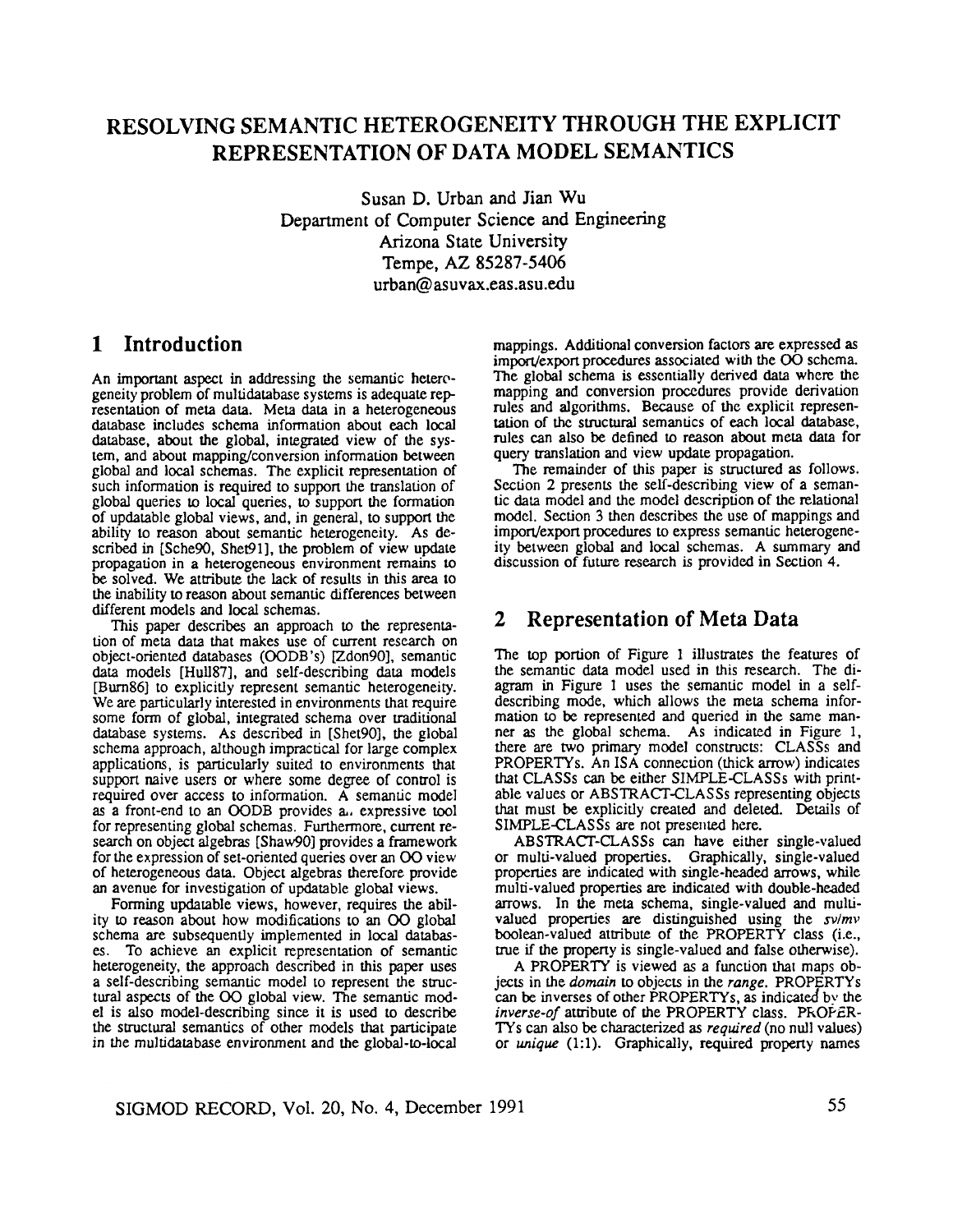are indicated with an " $(R)$ " following the property name. An ABSTRACT-CLASS can also have composite KEYs which are formed from one or more PROPERTY objects.

Finally, DISJOINT-CATEGORYs are a means of specifying disjoint subclasses for a given superclass. The superclass is the *category-owner* while the subclasses are the *category-members.* Disjoint classes are denoted graphically with an arc through the appropriate subclasses of the superclass.

In addition to using the semantic model for representing its own structural semantics, the model is also used to describe the semantics of the data models employed by the local schemas that map to the global schema. The bottom portion of Figure 1 illustrates the use of the semantic model to describe the structure of a relational schema. The description is similar to the self-describing view of the relational model as presented by Mark and Roussopoulos in [Mark86]. The description in Figure 1 is different, however, in that the relational model is described using semantic modeling concepts. The semantic model used in Figure 1 is therefore self-describing *and* model-describing; in the top portion of Figure, 1 the semantic model describes **itself** while in the bottom portion of the figure the semantic model describes another data model.

Figure 1 indicates that each RELATION is associated with a specific *database* and can have many AT-TRIBUTEs. Each ATTRIBUTE has a *name* and a *domain*. ATI'RIBUTEs can also be either *required* and/or *unique. Dependency* is a boolean attribute indicating whether the ATTRIBUTE object is a functional or multi-valued dependency with respect to the key of the relation. Finally, the KEY class indicates the candidate and foreign keys of each relation. The *key-part* attribute indicates the **attributes** that compose the key. *Thefk-to-pk* attribute links the attribute as a foreign key to its associated primary key. A similar representation of the network model is described in [Urba91].

### **3 Representation of Semantic Hetero. geneity**

Semantic heterogeneity is found in many different forms. One form is found in the structural differences between data models such as the network and relational data models. The model-describing approach of this research provides a way to directly address structural differences within a heterogeneous environment, with the structural description of different data models represented directly in the meta data of the global-to-local mappings. For example, if we are integrating relational and network data models, Figure 1 would be extended to include the semantic model description of the network model as in [Urba91], with appropriate mappings from semantic to network model constructs. The structural aspects of relational and network models are therefore made explicit so that the heterogeneous environment can reason about the differences between relational and network schema organizations.

Another form of semantic heterogeneity is found in representational differences. For example, an object represented as a relation on one database may be represented as an attribute in another database. In our approach, the mappings between the semantic model and the underlying data models (i.e., the dashed arrows in Figure 1) help to resolve representational differences. A third form of semantic heterogeneity is found in different units for the representation of data (e.g., pounds, dollars, francs, etc.). Still another form is found in the differences in semantic interpretation of data (e.g., a hotel room rate in one database may not include tax, while a room rate in another database does include tax).

The approach described in this section makes use of a combination of encapsulation together with the explicit representation of data model semantics and mappings to address the problem of semantic heterogeneity. Encapsulation is particularly useful for encoding the computational differences between data units and the semantic interpretation of data values. Such conversions are difficult to express in a declarative form. Structural/representational differences and global-to-local mappings, however, are more useful if represented in an explicit form. The explicit representation of such information supports a rulebased approach to query translation and global query plan formulation/optimization [Weis91]. An explicit representation also supports the ability to reason about the realization of updates on local data.

Referring again to Figure 1, the dashed lines represent mappings between the structural representation of the global schema and the structural representation of a relational schema. For example, an instance of ABSTRACT-CLASS in the global schema could be represented as a RELATION or as an ATTRIBUTE of a relation, while an instance of the PROPERTY class can correspond to one or more ATTRIBUTES of a RELATION. Notice that the mapping between the models is multi-valued in both directions. For example, an ABSTRACT-CLASS can correspond to more than one RELATION in the same database. An ABSTRACT-CLASS can also correspond to a RELA-TION in one database and an ATTRIBUTE in another database. The global-to-local mappings therefore help to resolve differences in structural representations between local data models. From the opposite point of view, a RELATION may represent data that corresponds to several different ABSTRACT-CLASSes. Furthermore, the ATTRIBUTEs of a RELATION can correspond to PROP-ERTYs or ABSTRACT-CLASSes in the global view.

Mappings such as those in Figure 1 provide a framework for transforming queries over the OO schema to queries over the local databases. The mappings alone, however, do not provide enough information to resolve the semantic differences between global and local views. To address semantic heterogeneity involving computational differences, additional specifications are required to enhance the data model semantics and global-to-local mappings.

Figure 2 presents specifications for the semantics involved in deriving global data from local dependencies. The first statement in Figure 2 indicates the start of specifications for mappings from the semantic model to the relational database DB1. A similar specification, would exist for each local database in the environment. The three occurrences of ABSTRACT-CLASS in Figure 2 indicate mappings from classes in the OO schema to relations and/or attributes in DB1. The STUDENT class, for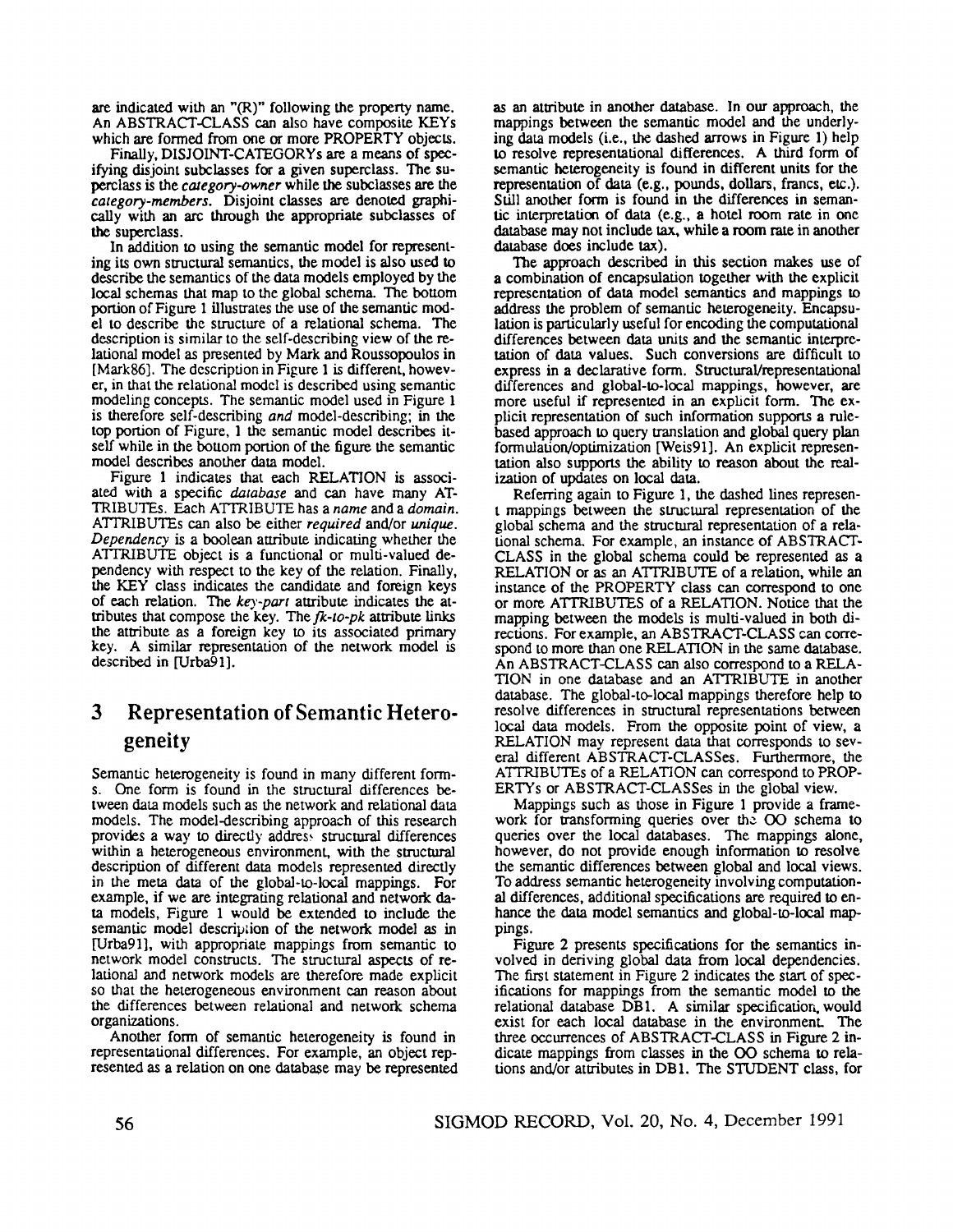

example, represents a union of the MALE-STUDENT and FEMALE-STUDENT relations. The FACULTY class on the other hand corresponds to a join of the INSTRUCTOR and COURSES-TAUGHT relations. The STAFF class illustrates that a class in the OO view may not be directly represented as a relation but as attributes in another relation. The information in Figure 2 therefore describes additional semantics about the mappings in Figure 1.

The specification of property mappings are shown for several properties of the STUDENT class. The property mappings make use of encapsulation through the specification of import and export procedures. Import procedures are derivation procedures for the OO view of the data, performing conversions necessary to resolve semantic differences between the actual database and the OO view. The parameters of the import procedures define the mappings that are stored in Figure 1 and the information that must be retrieved to create the OO view. The code attached to each procedure defines how the retrieved data must be manipulated to produce the OO view of the data.

In Figure 2, the import procedure for S.Age indicates that Age is calculated from MALE-STUDENT's birthdate in DB1. A similar import procedure (which is not shown in Figure 2) also exists for FEMALE-STUDENT. Thus, import procedures may be overloaded depending on the attributes, relations, and databases from which the property is derived. S.Name, on the other hand, is represented in the OO view as a concatenation of three string values from DB1. Again, the parameters of the import procedure define the mappings in Figure 1 (i.e., the property S.Name in the OO view maps to three attributes in the relational database) while the code of the procedure defines conversions to produce the OO view of the data. Anticipating the need for updatable views, the export procedure for S.Name provides a way to translate changes to the OO view ef S.Name into the First, Initial, and Last strings of DB1. As with import procedures, export procedures can be overloaded if a property maps to multiple attributes/relations. Properties without export procedures represent data that cannot be modified in the OO view.

The import procedure for S.Courses, a multi-valued property, indicates that each object in S.Courses corresponds to a Course-no in the COURSES-TAKEN relation of DB1 (i.e, a fiat table representation of the courses taken by a student). A mapping for a multi-valued property in the OO schema therefore indicates the relational attributes that represent elements of the multi-valued property. The mapping for S.Gpa, on the other hand, indicates that Gpa is calculated from the set of grades (indicated by braces) of all courses taken by the student. In other words, the value of a single-valued property in the OO view is calculated by retrieving a set of values from the local database. Import and export procedures therefore enhance globalto-local mappings with additional semantics about how the mapping occurs.

O

,N